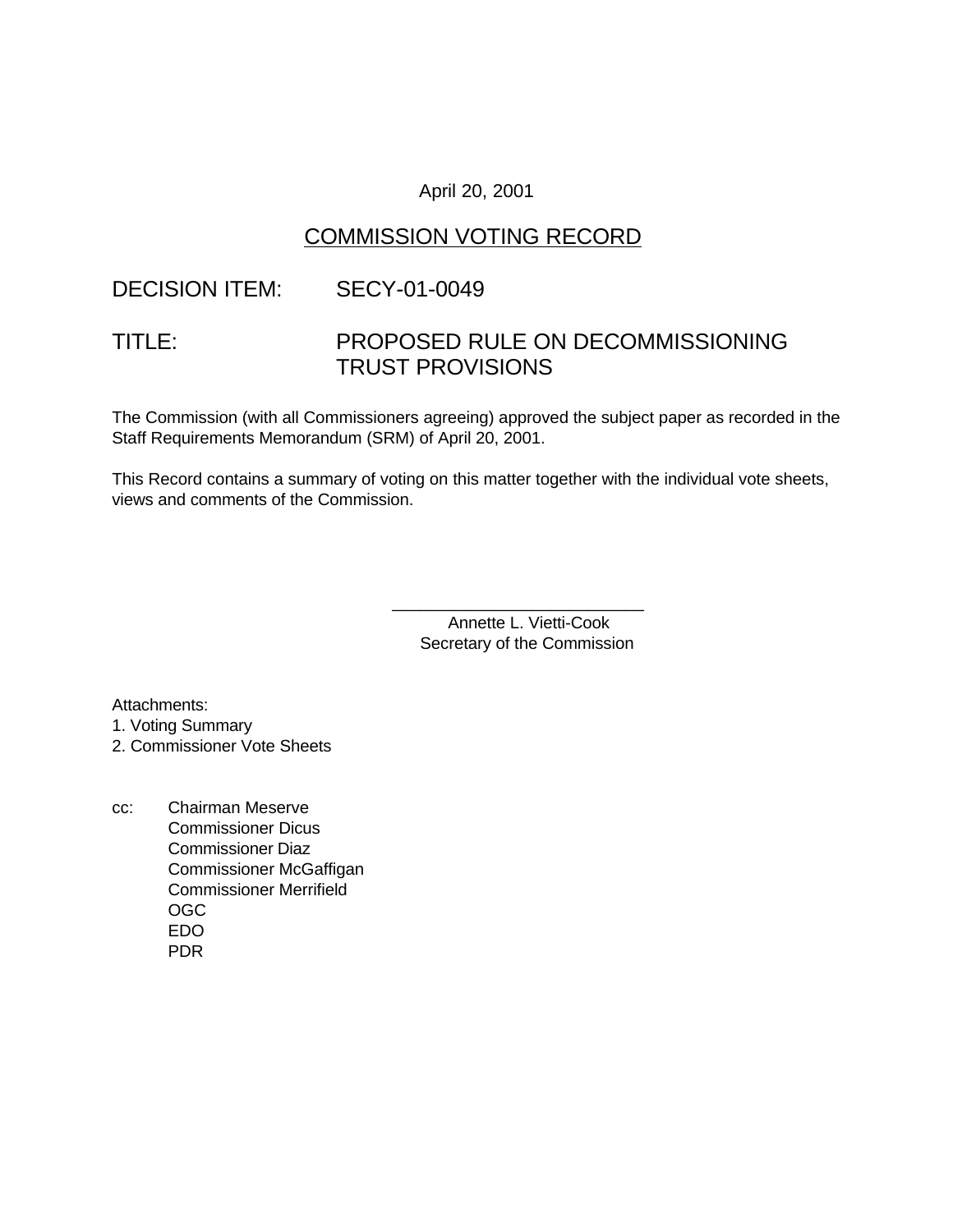## VOTING SUMMARY - SECY-01-0049

## RECORDED VOTES

|                    | <b>NOT</b><br>APRVD DISAPRVD ABSTAIN PARTICIP COMMENTS | DATE         |         |
|--------------------|--------------------------------------------------------|--------------|---------|
| CHRM. MESERVE      | $\mathsf{X}$                                           | X            | 4/12/01 |
| <b>COMR. DICUS</b> |                                                        | X.           | 4/16/01 |
| COMR, DIAZ         | X                                                      | X.           | 4/12/01 |
| COMR. McGAFFIGAN X |                                                        | $\mathsf{X}$ | 4/12/01 |
| COMR. MERRIFIELD X |                                                        | X            | 4/12/01 |

### COMMENT RESOLUTION

In their vote sheets, all Commissioners approved the staff's recommendation and some provided additional comments. Subsequently, the comments of the Commission were incorporated into the guidance to staff as reflected in the SRM issued on April 20, 2001.